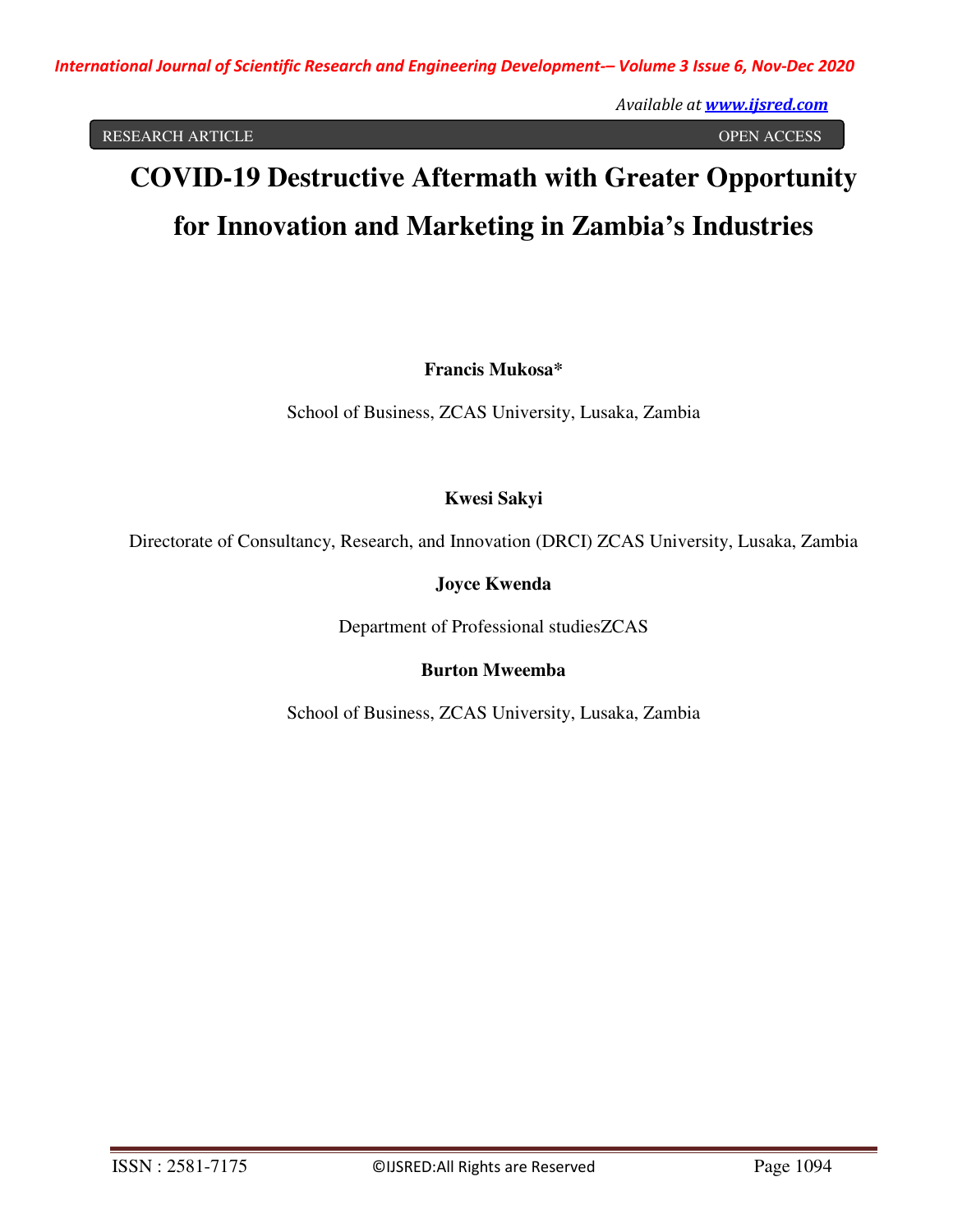#### **Introduction**

COVID-19 is perhaps the most feared pandemic of the  $20<sup>th</sup>$  century not because of its mortality rate but rather because of its impact on the world economies. According to the World Health Organisation (WHO), COVID-19 has so far claimed one million lives world over against an accumulated 38.4 million infections globally(World Health Organisation, 2020). Although the mortality rate of COVID-19 cannot be quantified yet it is said to be relatively low.Health experts still argue that the pandemic is ongoing and we might see an increase in thenumber of infections. However, with the possibility of a vaccinebeing developedlooming, it may not be the case. It is predicted not to surpass the mortality of earlier pandemics such as the Spanish flu and others(Visitsak , et al., 2020).

The destructive impact of COVID-19 is not only on the loss of human lives but alsoonits

detrimental effect on economies in Southern Africa.Research by the Organisation of Economic Corporation and Development (OECD) indicate that COVID-19 will reduce trade between China, Europe and African countries and this may shake commoditydriven growth meant for job and wealth

creation (OECD, 2020). Africa is still able to export its raw materials to China and Europe. Zambia in particularhas high grade copper that China demands to sustain its sectors such as construction and engineering. The lockdownthat was caused byCOVID-19 will push demand for local products and boost the continent's manufacturing sector. This assertionand assumptionmay present Africa with huge opportunities for innovation and marketing.

## **Economic Outlook for Sub-Saharan**

#### **Africa**

*Table 1: Outlook of SADC countries* 

| Country          | Population,<br>1995<br>(Millions) | Average<br><b>Annual Growth</b><br>Rate of<br>Population,<br>1980-95 | Average<br>Annual<br><b>Growth Rate</b><br>of Population,<br>1992-2010 | <b>GDP, 1995</b><br>(Millions<br>of dollars) | GNP, 1995<br>Per Capita<br>(U.S. dollars) |
|------------------|-----------------------------------|----------------------------------------------------------------------|------------------------------------------------------------------------|----------------------------------------------|-------------------------------------------|
| Angola           | 11                                | 2.9                                                                  | 2.8                                                                    | 3,722                                        | 410                                       |
| Burundi          | 6                                 | 2.8                                                                  | 2.5                                                                    | 1,062                                        | 160                                       |
| Ethiopia         | 56                                | 2.7                                                                  | 2.8                                                                    | 5,287                                        | 100                                       |
| Kenya            | 27                                | 3.2                                                                  | 2.2                                                                    | 9,095                                        | 280                                       |
| Lesotho          | 2                                 | 2.5                                                                  | 2.1                                                                    | 1,029                                        | 770                                       |
| Malawi           | 10                                | 3.1                                                                  | 2.4                                                                    | 1,465                                        | 170                                       |
| Madagascar       | 14                                | 3.0                                                                  | 2.8                                                                    | 3,198                                        | 230                                       |
| <b>Mauritius</b> | 1                                 | 1.0                                                                  | 1.0                                                                    | 3,919                                        | 3,380                                     |
| Mozambique       | 16                                | 1.9                                                                  | 2.4                                                                    | 1,469                                        | 1,110                                     |
| Namibia          | $\overline{2}$                    | 2.7                                                                  | 2.3                                                                    | 3,033                                        | 2,000                                     |
| Rwanda           | 6                                 | 1.4                                                                  | 3.5                                                                    | 1,128                                        | 180                                       |
| Tanzania         | 30                                | 3.1                                                                  | 2.6                                                                    | 3,602                                        | 120                                       |
| Uganda           | 19                                | 2.7                                                                  | 2.6                                                                    | 5,655                                        | 240                                       |
| Zambia           | 9                                 | 3.0                                                                  | 2.1                                                                    | 4,073                                        | 400                                       |
| Zimbabwe         | 11                                | 3.0                                                                  | 1.6                                                                    | 6,522                                        | 540                                       |

Table 1 shows the growing population and the GDP for all SADC countries.

The International Monetary Fund (IMF) predicts that sub-Saharan Africa's growth in 2020 will be around -1.6% and this is the lowest recorded so far (IMF, 2020). The negative growth is a serious threat to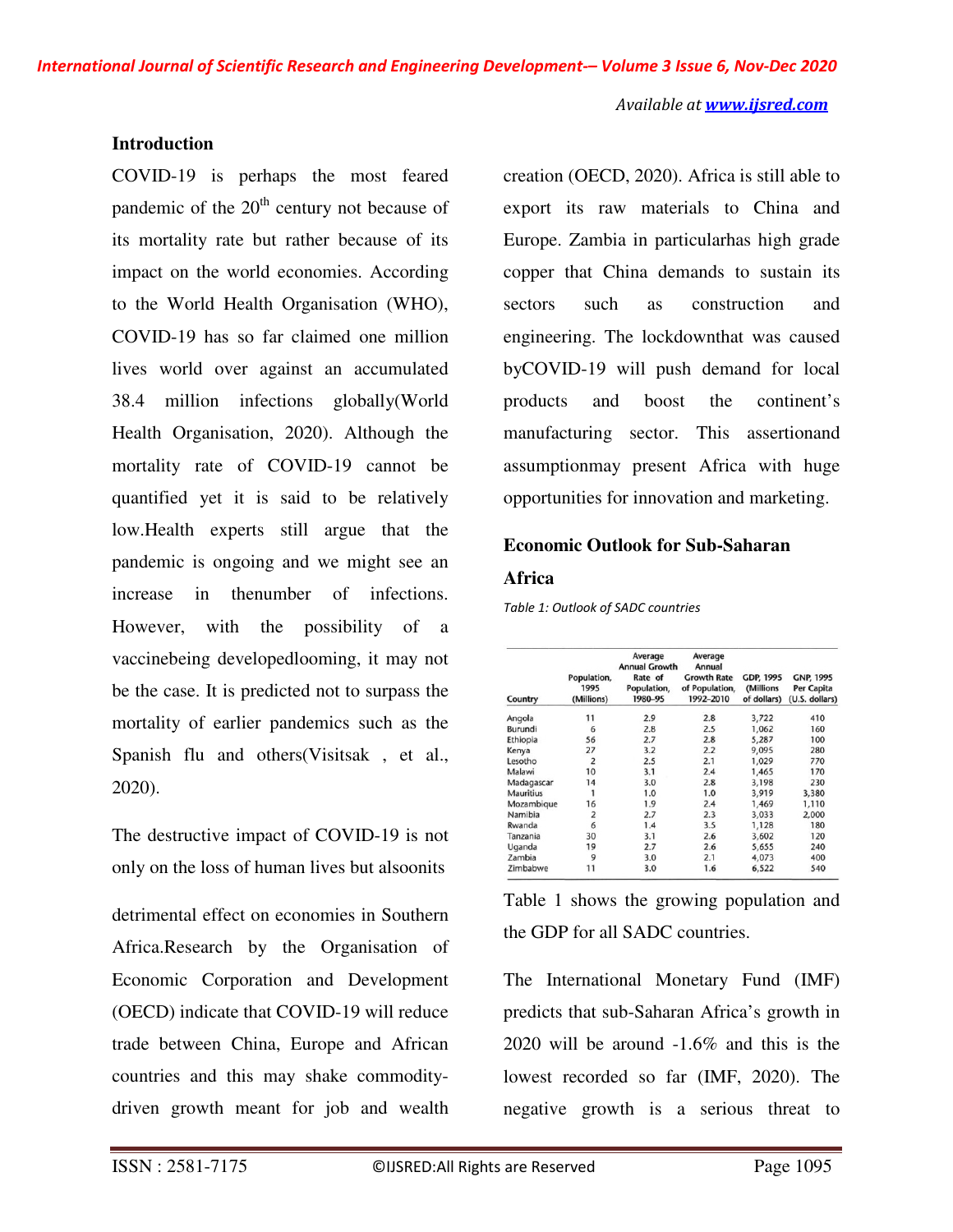countries that have a weak manufacturing base and whose economies are marketdriven rather than production-driven, Zambia falls in the latter category. Zambia's inflation rate in the last two years has moved from a single inflation rate at 6.8% to 13.4% in 2020 (Plecher, 2020). This indicates that the spending power for domestic buyers will reduce and the demand for imported products will drop,giving rise to demand for local products which are priced lower than the imported products.The sub-Saharan region is characterised by inter-trade among neighbouring countries,especially for consumer goods. This means that with the decline in economic growth in the region,many countries will decide to reduce exports so that they can first satisfy their local markets to ensure food security for their nationals.

## **Zambia's Economic Outlook**

Zambia's export rate against GDP stands at 37.4% while the import rate against GDP stands at 38.24% (World Bank, 2019), implying that the country is still dependant on importation as against exports. COVID-19 expectations are that the economy will grow negatively in 2020 and this will shrink markets and create high inflation rates to make it impossible for many businesses to

conduct trade. The government has created policy for COVID-19 relief for small scale businesses through the Bank of Zambia (BOZ) through an injectionof10 billion Zambian Kwacha (about 500 million dollars) as a stimulus package (Bank of Zambia, 2020). The injection of 10 billion Kwachainto the Zambian economyis said not to beenough to bail out small scale businesses in many sectors of the ZambianEconomy,particularly that the economy is not well diversified and requires more innovation and marketing ideas(Bank of Zambia, 2020).

## **Performance of Trade Sectors in Zambia**

KPMG reports that wholesale and retail trade in Zambia's trade sector sitsat 25.4% as the highest trading sector, followed by mining at 13% and then the finance and business sector at 11.6% (Kazilimani & Kruge, 2017). The reality in the Zambian trade sector is that most of the products sold in chain stores are mainly imported from South Africa. This reduces opportunity for growth for domestic products. During the COVID-19 period the gap in commodity supply is likely to be high as countries such as South Africa are likely to reduce exports on consumer goods and this createsahuge opportunity for local farmers in the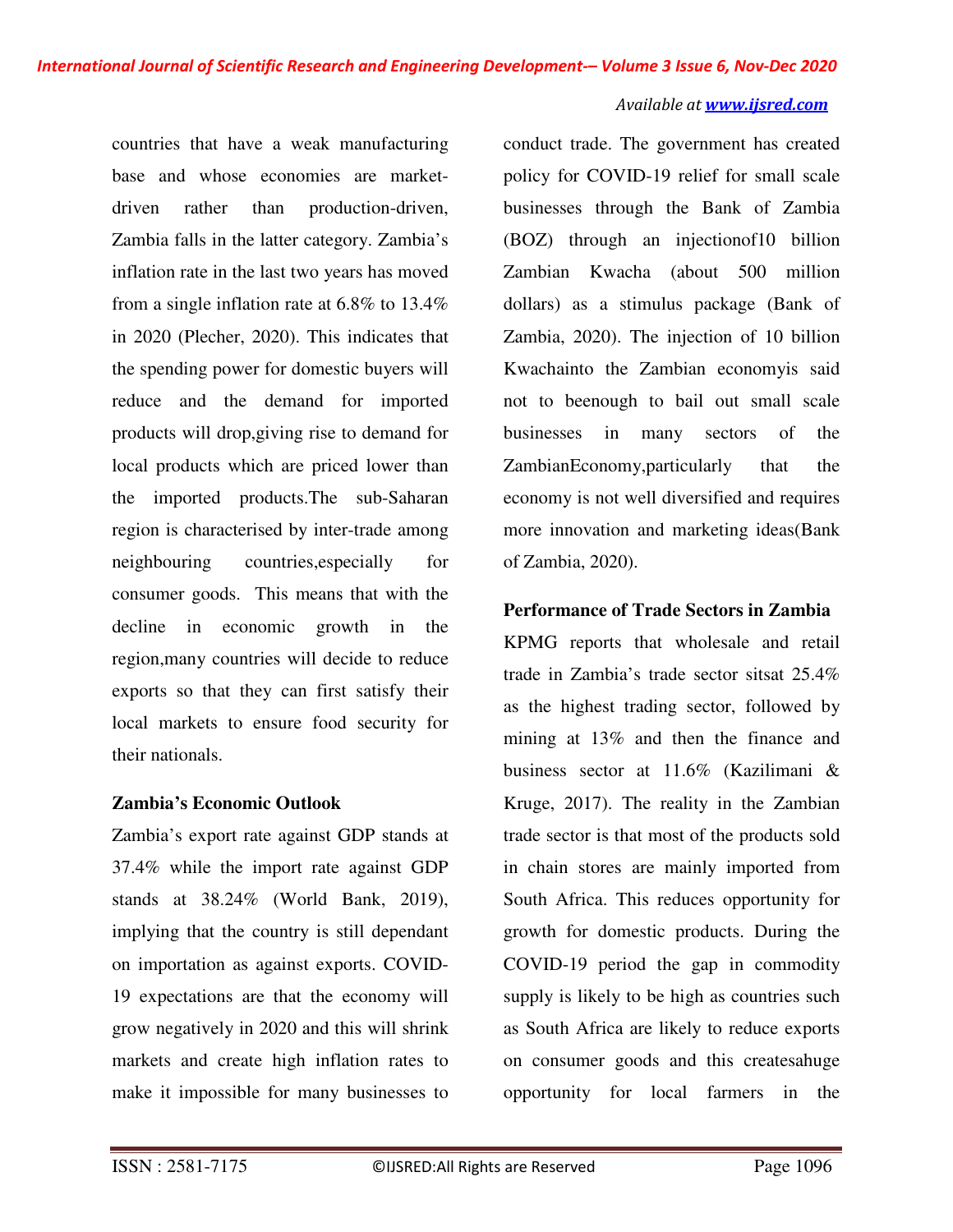consumer goods sector to take advantage of this gap in supply.

The trade sector islikely to reduce in performance and contribution to GDP in 2020 as the growth of the world'sGDP drops to -5.1% and world trade also drops to - 18.3% (The Economist, 2020). The indicators in Zambia's economy show that the country needs to put in place strong measures to ensure that it creates a strong shield against the economic effects of COVID-19. Innovation and capital injection in sectors such as agriculture and food production are vital to reduce the cost of food and reduce the reliance on importation of food products. The country has huge advantage since it has massive chain stores already operating in the country with welldesigned distribution channels. Zambia's massive investment in the road sector means that the government has given life to the agriculture sector as the collection and marketing of food products has become easier due to improved communication and road infrastructure (Minsitry of works and supply, 2020).

### **Tax Incentives for Businesses**

The Zambian government has targeted a real GDP growth of 3% for 2020 in line with the expected GDP growth for the region

projected at 3.6% (PWC, 2019). To stimulate this growth, the 2020 national budget has provided tax incentives for key business sectors such as manufacturing where import tax for equipment has been suspended. This incentive is meant to drive growth in the sectorand ensure that more Zambians engage in manufacturing.

The government has also removed speculations on VAT and Sales Tax by stating that the reversion back to VAT will build confidence in local businesses and alsoboost sales.

# **Taking Advantage of Economic Indicators**

Zambia's economic indicators against the world economies appear solemn with debt ratios that are too high,claiming over 46% of total national income (PWC, 2019). The economic indicators present an opportunity for Zambian local businesses to begin to innovate survival strategies that will grow the economy from a locally-driven base rather than dependency on imports. The policy drive shouldconceivably be to improve FDI from the current 2.9% of GDP to over 10% in the next fiscal year (The global economy , 2019)with high investment in infrastructure and tax incentives to businesses, there is a highpossibility to grow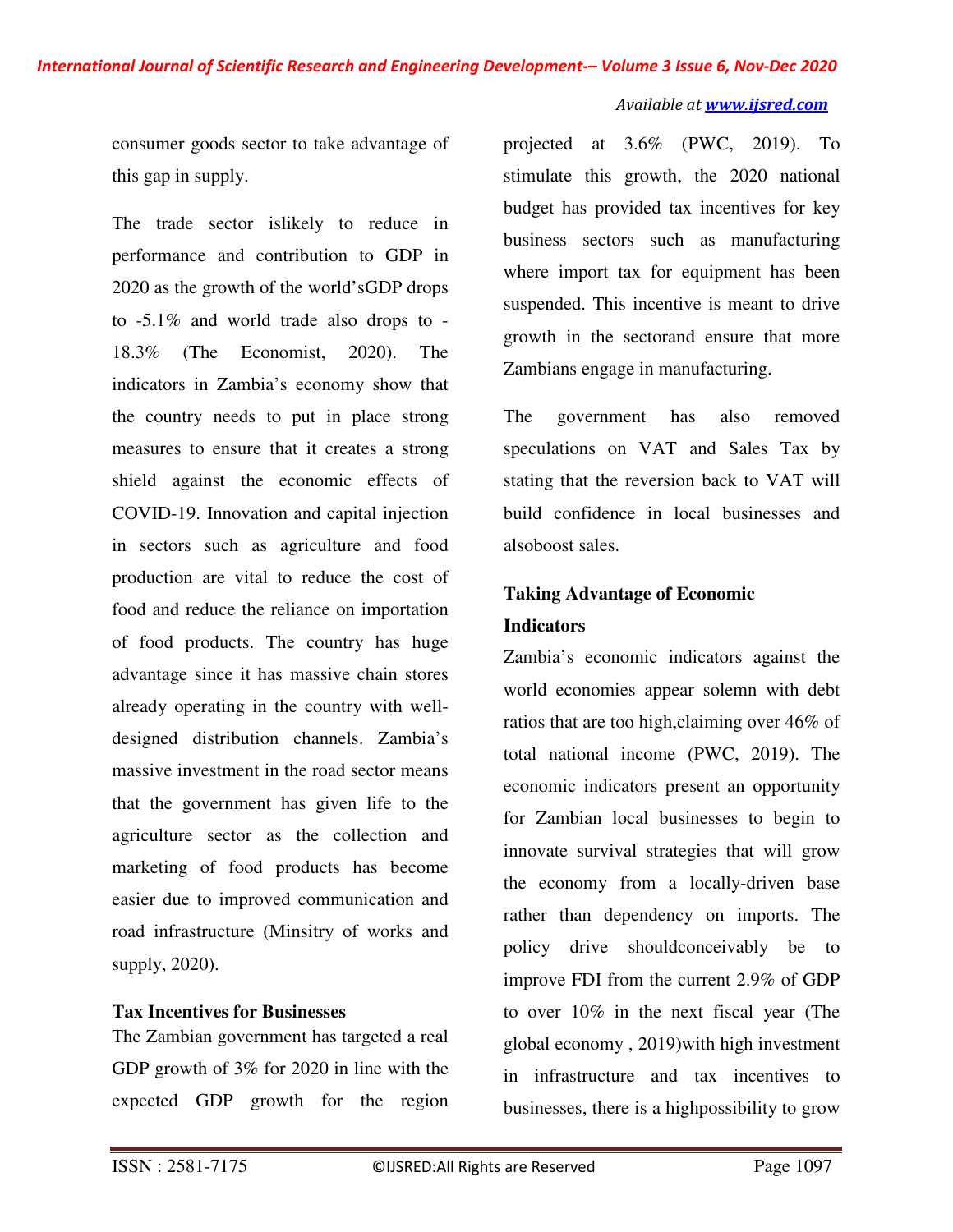FDI levels and toalso encourage local businesses to innovate products and services.

## **Innovation and Marketing for Zambians**

To survive the economic effects of COVID-19,the service industry needs to resort to online businessesor virtual tradingthrough social media and the creation of Mobile apps whichwilladd value to their businesses. Educational institutions have had to offer their services using online means and many companies such as food selling have developed and enhanced their online presence to offer delivery and online payment systems. These measures are likely to boost growth in the trading sector with expectations that the marketing functions will become more innovative in terms of branding and responding to economic changes. The benefitof online branding is becoming visible in many businesses as a result of aggressive online and social media marketing by many organisations(Faseeh & Fayaz , 2019).

## **Marketing Strategies during COVID-19**

During the COVID-19 period, rebranding and business re-engineering processes are notthings to ignore. The future for marketing is in the application of social media which allows high interaction and reduces

marketing expenditures (Gil , et al., 2020). In the advent of COVID-19if a business is not on social media then it has no direction.

 Businesses that never thought they would have an online presence are forced to rethink their strategies and create web platforms as well as social media platforms. The use of the internet and social media has changed consumer behaviour and the way companies conduct business (Yogesh , et al., 2020). Mobile apps and social media are becoming the new normfor service delivery and online sales. Businesses should become smart andinvest in ICT development if theywant to attain growth, revenue and large market share.

## **Land-locked and Land-linked Challenges and Opportunities**



*Figure 1: Map of Zambia and eight Neighbours* 

Figure 1 shows a map of Zambia with eight neighbouring countries that poses a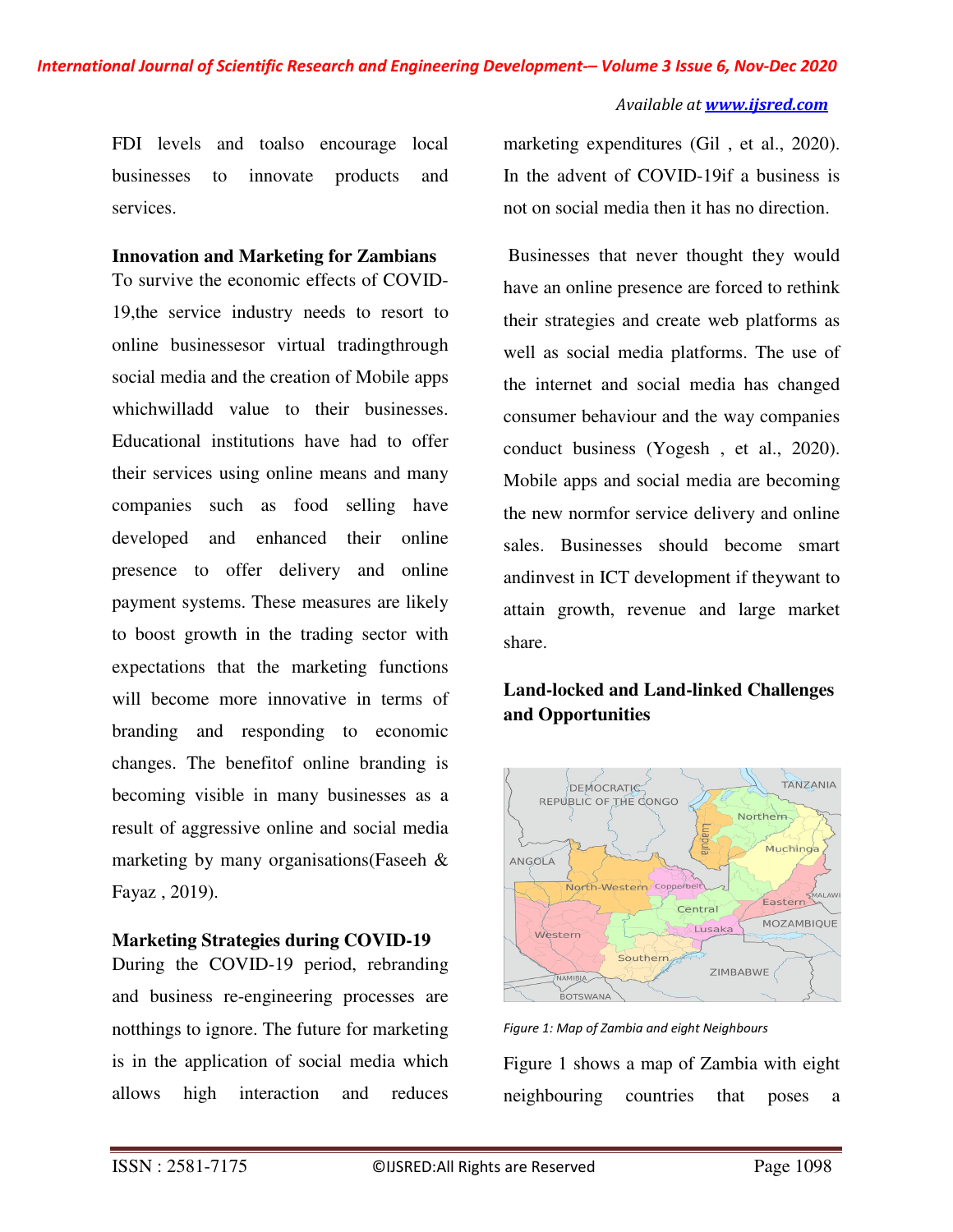challenge on the one hand in terms of crossborder security as well as aggressive neighbouring countries using Zambia as a dumping area for their cheap exports. On the other hand, Zambia's strategic geographic location surrounded by eight countries offers a milieu and myriad of incalculable market and strategic opportunities in terms of trade such as Zambia serving as a bread-basket to the neighbouring countries and also logistically serving as the hub for many humanitarian and international coordination of relief efforts by the UN and its ancillary agencies. Besides these, Zambia is a member of the Southern Africa Development Cooperation (SADC) and also member of the Common Market for Southern Africa (COMESA) (See Tables 1 and 2 for membership of both regionalgroupings). The post-COVID period should be utilised and exploited by Zambia to expand its scope of intra-regional trade by Zambia exploiting opportunities in tourism and hospitality, agriculture, mining, energy generation, and provision of services such as finance, transport and logistics, medical services, education and ICT. Zambia is a potential net exporter of maize and horticultural products as well as exotic fruits. Besides, Zambia has large reservoirs of fresh water bodies for transport,

irrigation, fishing and related activities which can be innovatively managed to increase foreign exchange earnings. In 2021, the African Continental Free Trade Area(ACFTA) Agreement will be rolled out. That will be a further avenue for Zambia to exploit by increasing its internal capacity to export her minerals such as gold, copper, manganese, lead, cobalt and gem stones.

#### **Conclusion**

While COVID-19 looks like a destructiveelement to business growth and world economies, it also presents opportunities for innovation and marketing. African countries must now invest in technology and provide incentives for developers of online platforms and mobile apps so that many businesses can afford this technology to survive in the various markets they are operatingin.Zambia has projected low growthrate in the coming fiscal year but this can be overcome by local businesses investing in online branding and also taking advantage of government incentives to support weak SMEs.

#### **References**

Bank of Zambia, 2020. *COVID-19 Intervention Measures,* Lusaka: Bank of Zambia.

Faseeh , B. A. & Fayaz , N. A., 2019. Impact of Brand Experience on Brand Equity of Online Shopping Portals: A Study of Select E-Commerce